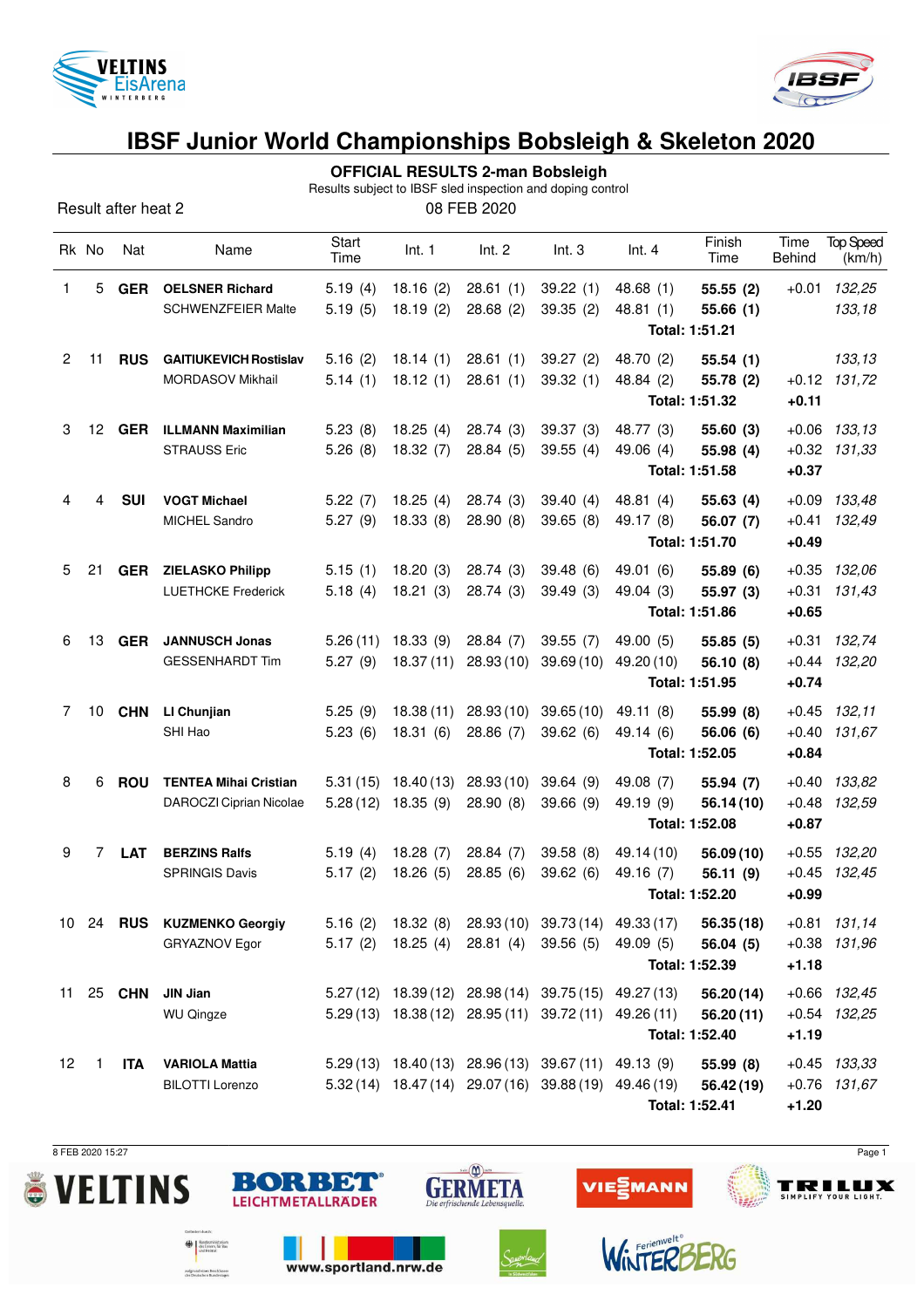



**OFFICIAL RESULTS 2-man Bobsleigh**

Results subject to IBSF sled inspection and doping control

Result after heat 2 08 FEB 2020

|    | Rk No | Nat        | Name                                                             | Start<br>Time        | Int. 1                   | Int. 2                   | Int.3                    | Int.4                                                                  | Finish<br>Time                   | Time<br>Behind                | <b>Top Speed</b><br>(km/h) |
|----|-------|------------|------------------------------------------------------------------|----------------------|--------------------------|--------------------------|--------------------------|------------------------------------------------------------------------|----------------------------------|-------------------------------|----------------------------|
| 13 | 9     | <b>AUT</b> | <b>MAIER Benjamin</b><br><b>GLABONIAT Gregor</b>                 | 5.41(24)<br>5.35(17) | 18.57(23)<br>18.49(16)   | 29.11 (20)<br>29.04(14)  | 39.82(19)<br>39.79(15)   | 49.28 (14)<br>49.32 (14)<br>Total: 1:52.42                             | 56.16(12)<br>56.26 (14)          | $+0.60$<br>$+1.21$            | $+0.62$ 132,15<br>131,43   |
| 14 | 22    | <b>LAT</b> | <b>CIPULIS Emils</b><br><b>BEBRISS Arnis</b>                     | 5.29(13)<br>5.27(9)  | 18.44 (15)<br>18.47(14)  | 29.02(16)<br>29.06(15)   | 39.76 (16)<br>39.78(14)  | 49.30 (16)<br>49.28 (12)<br>Total: 1:52.47                             | 56.26 (16)<br>56.21 (13)         | $+0.55$<br>$+1.26$            | $+0.72$ 132,01<br>133,03   |
| 14 | 17    | <b>ITA</b> | <b>BAUMGARTNER Patrick</b><br><b>VERGINER Alex</b>               | 5.34(18)<br>5.35(17) | 18.48(17)<br>18.45(13)   | 29.04(17)<br>29.00(13)   | 39.81(18)<br>39.76 (13)  | 49.35 (18)<br>49.29 (13)<br>Total: 1:52.47                             | 56.27(17)<br>56.20(11)           | $+0.73$<br>$+0.54$<br>$+1.26$ | 132,35<br>132,40           |
| 16 | 14    | <b>GER</b> | <b>HANNIGHOFER Hans Peter</b><br><b>BRUCKERT</b> Erec Maximilian | 5.25(9)<br>5.25(7)   | 18.35(10)<br>18.36(10)   | 28.91 (9)<br>28.95(11)   | 39.69(12)<br>39.74(12)   | 49.24 (12)<br>49.34 (15)<br>Total: 1:52.53                             | 56.17(13)<br>56.36 (18)          | $+0.63$<br>$+0.70$<br>$+1.32$ | 130,90<br>129,68           |
| 16 | 8     | <b>CHN</b> | <b>SHAO Yijun</b><br><b>WU Zhitao</b>                            | 5.36(20)<br>5.34(15) | 18.51 (19)<br>18.50(17)  | 29.08(18)<br>29.08(17)   | 39.80(17)<br>39.83(16)   | 49.29 (15)<br>49.38 (16)<br>Total: 1:52.53                             | 56.20 (14)<br>56.33(17)          | $+0.66$<br>$+1.32$            | 132,01<br>$+0.67$ 131,67   |
| 18 | 2     | <b>RUS</b> | <b>BREDIKHIN Aleksandr</b><br><b>ISAKOV Aleksei</b>              | 5.33(17)<br>5.34(15) | 18.45 (16)<br>18.53 (19) | 29.01(15)<br>29.14(19)   | 39.71 (13)<br>39.94 (20) | 49.22 (11)<br>49.51 (20)<br>Total: 1:52.61                             | 56.11(11)<br>56.50 (20)          | $+0.84$<br>$+1.40$            | $+0.57$ 132,11<br>130,48   |
| 19 | 23    | <b>CHN</b> | <b>SUN Kaizhi</b><br><b>ZHEN Heng</b>                            | 5.31(15)<br>5.36(19) | 18.48 (17)<br>18.55(20)  | 29.08 (18)<br>29.14 (19) | 39.85 (20)<br>39.87(18)  | 49.37 (19)<br>49.39 (18)<br>Total: 1:52.67                             | 56.35(18)<br>56.32(16)           | $+0.81$<br>$+0.66$<br>$+1.46$ | 130.67<br>131,86           |
| 19 | 19    | <b>SUI</b> | <b>FOLLADOR Cedric</b><br><b>SCHLAEPFER Dominik</b>              | 5.37(21)<br>5.37(20) | 18.54 (21)<br>18.52(18)  | 29.14(22)<br>29.10(18)   | 39.90(22)<br>39.86(17)   | 49.44 (20)<br>49.38 (16)<br>Total: 1:52.67                             | 56.38 (20)<br>56.29(15)          | $+0.84$<br>$+0.63$<br>$+1.46$ | 132,11<br>132,54           |
| 21 | 3     | <b>JPN</b> | <b>TAKAHASHI Koji</b><br>NISHIDA Kenshu                          | 5.34(18)             | 18.52 (20)               | 29.11 (20)               | 39.87(21)                | 49.45 (21)                                                             | 56.43(21)<br><b>Total: 56.43</b> | $+0.89$                       | 131,86                     |
|    | 21 16 | <b>SUI</b> | <b>ROHNER Timo</b><br><b>HUFSCHMID Dominik</b>                   |                      |                          |                          |                          | $5.37(21)$ $18.54(21)$ $29.15(23)$ $39.96(23)$ $49.51(23)$ $56.43(21)$ | <b>Total: 56.43</b>              |                               | +0.89 131,96               |
| 21 |       |            | 18 KOR JI Hoon<br>PARK Changhyun                                 |                      |                          |                          |                          | 5.40 (23) 18.61 (24) 29.21 (24) 39.98 (24) 49.51 (23) 56.43 (21)       | <b>Total: 56.43</b>              |                               | +0.89 131,67               |
|    | 24 26 |            | RUS VOLOSKOV Grigorii<br><b>ANDRIYANOV Andrey</b>                |                      |                          |                          |                          | 5.55 (26) 18.87 (26) 29.53 (26) 40.35 (26) 49.92 (25)                  | 56.89 (24)<br>Tatal: EC 00       |                               | $+1.35$ $131,05$           |

**Total: 56.89**



**Exploration** 

aufgrund eines Beschlussen<br>des Deutschen Bundestager



www.sportland.nrw.de



 $sin(\sum)$  is the set of  $\sum$ 



VIE EMANN



**TRILUX**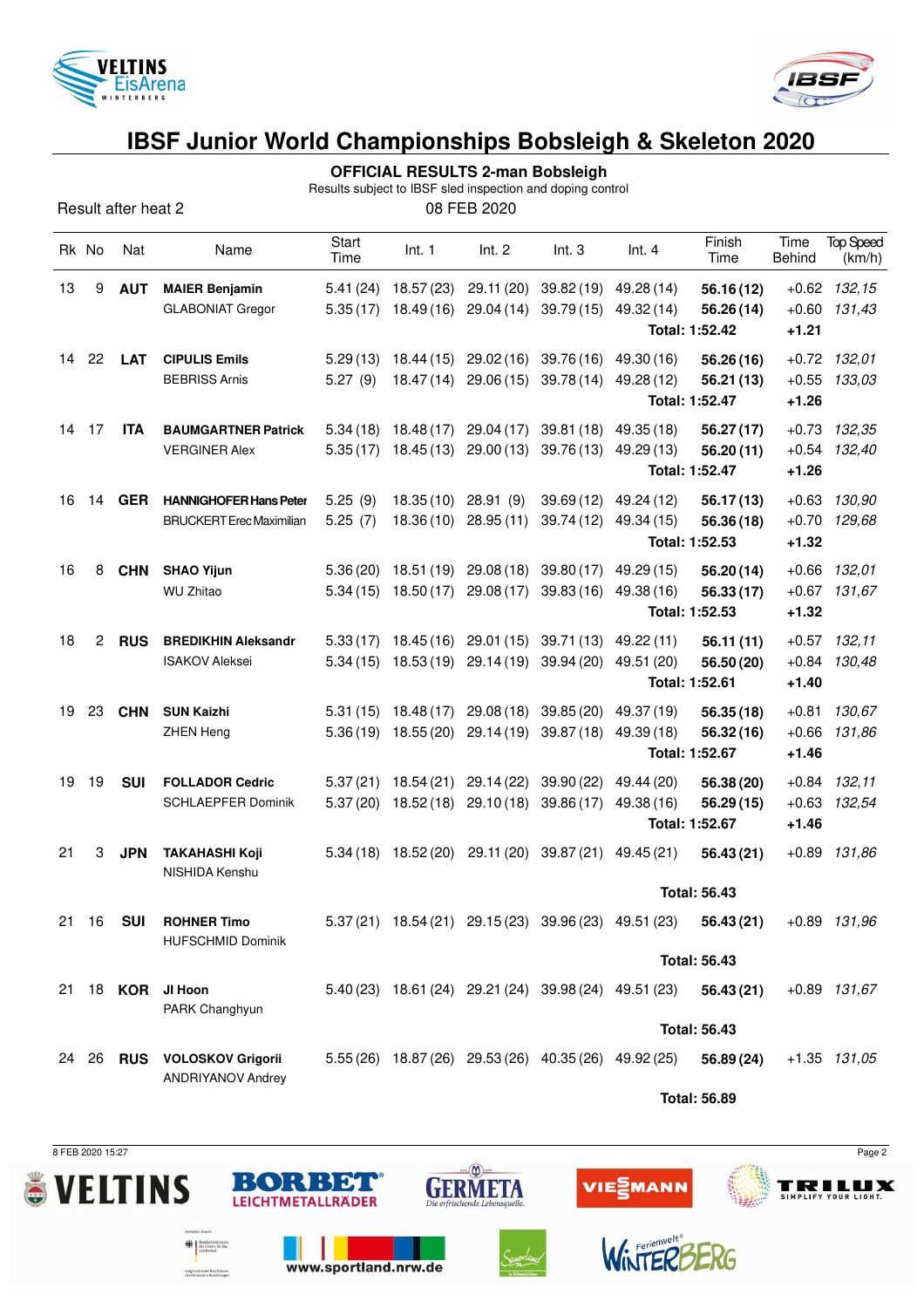



**OFFICIAL RESULTS 2-man Bobsleigh**

Results subject to IBSF sled inspection and doping control

Result after heat 2 08 FEB 2020

|    | Rk No                                                       | Nat        | Name                                                    | Start<br>Time | Int. 1     | Int. 2     | Int.3      | Int.4      | Finish<br>Time      | Time<br><b>Behind</b> | <b>Top Speed</b><br>(km/h) |
|----|-------------------------------------------------------------|------------|---------------------------------------------------------|---------------|------------|------------|------------|------------|---------------------|-----------------------|----------------------------|
| 25 | 20                                                          | <b>BRA</b> | <b>FAUSTINO DE ALMEIDA LII</b><br>SOUZA DA SILVA Rafael | 5.44(25)      | 18.71 (25) | 29.42 (25) | 40.32 (25) | 49.99 (26) | 57.10 (25)          | $+1.56$               | 129,12                     |
|    |                                                             |            |                                                         |               |            |            |            |            | <b>Total: 57.10</b> |                       |                            |
| 26 | 27                                                          | <b>SVK</b> | <b>TABORSKY Pavol</b><br>TREBICHAVSKY Jan Marek         | 5.56(27)      | 18.89 (27) | 29.63 (27) | 40.55 (27) | 50.23(27)  | 57.36 (26)          | $+1.82$               | 129,07                     |
|    |                                                             |            |                                                         |               |            |            |            |            | <b>Total: 57.36</b> |                       |                            |
| 27 | 15                                                          | <b>LAT</b> | <b>KAUFMANIS Davis</b><br><b>KLEINBERGS Ivo Dans</b>    | 5.19(4)       | 18.25(4)   | 28.77(6)   | 39.47(5)   | 49.47 (22) | 57.81 (27)          | $+2.27$               | 111,83                     |
|    |                                                             |            |                                                         |               |            |            |            |            | <b>Total: 57.81</b> |                       |                            |
|    |                                                             |            |                                                         |               |            |            |            |            |                     |                       |                            |
|    | 27 sleds ranked<br>0 sleds disqualified<br>27 sleds entered |            |                                                         |               |            |            |            |            |                     |                       |                            |

**DNF** Did Not Finish **DSQ** Disqualified **DNS** Did Not Start **DQB** Disqualified for unsportsmanlike behaviour

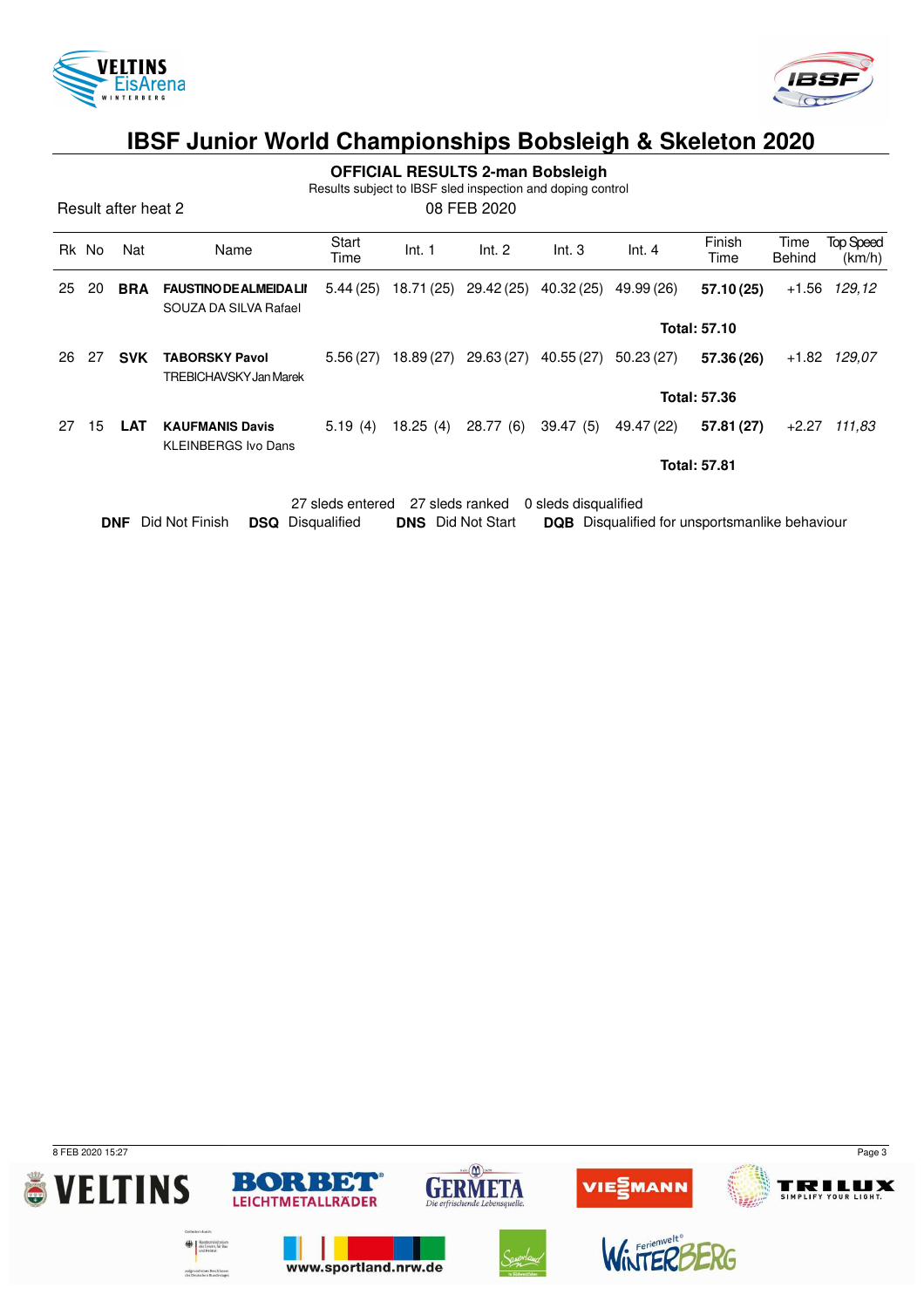

Result after heat 2



# **IBSF Junior World Championships Bobsleigh & Skeleton 2020**

#### **OFFICIAL RESULTS 2-woman Bobsleigh**

Results subject to IBSF sled inspection and doping control

|                | Rk No                | Nat        | Name                                    | Start<br>Time | Int. 1               | Int. 2                                                 | Int.3                 | Int.4                                                        | Finish<br>Time              | Time<br><b>Behind</b> | <b>Top Speed</b><br>(km/h)           |
|----------------|----------------------|------------|-----------------------------------------|---------------|----------------------|--------------------------------------------------------|-----------------------|--------------------------------------------------------------|-----------------------------|-----------------------|--------------------------------------|
| 1              | 13                   |            | <b>GER</b> KALICKI Kim                  | 5.56(1)       | 18.87 (1)            | 29.53 (1)                                              | 40.34 (1)             | 49.87 (1)                                                    | 56.82(1)                    |                       | 131,48                               |
|                |                      |            | LIPPERHEIDE Kira                        | 5.56(1)       | 18.86 (1)            | 29.55(1)                                               | 40.46(1)              | 50.13(1)                                                     | 57.17(1)                    |                       | 129,96                               |
|                |                      |            |                                         |               |                      |                                                        |                       |                                                              | Total: 1:53.99              |                       |                                      |
| 2              | 5                    | <b>RUS</b> | <b>CHERNYKH Lubov</b><br>MAMEDOVA Elena | 5.59(2)       | 18.93 (2)            | 29.65 (2)                                              | 40.44 (2)             | 49.99 (2)                                                    | 56.95(2)                    |                       | $+0.13$ $131,81$<br>$+0.12$ $130,95$ |
|                |                      |            |                                         | 5.62(2)       | 18.98 (2)            | 29.70 (2)                                              | 40.61 (3)             | 50.24(3)                                                     | 57.29 (3)<br>Total: 1:54.24 | $+0.25$               |                                      |
| 3              | 4                    | <b>CHN</b> | <b>YING Qing</b>                        | 5.69(6)       | 19.10 (7)            | 29.80 (5)                                              | 40.60(3)              | 50.11(3)                                                     | 57.08 (4)                   |                       | $+0.26$ 131,29                       |
|                |                      |            | DU Jiani                                | 5.64(3)       | 19.00(3)             | 29.71 (3)                                              | 40.60(2)              | 50.21(2)                                                     | 57.23(2)                    |                       | +0.06 130,05                         |
|                |                      |            |                                         |               |                      |                                                        |                       |                                                              | Total: 1:54.31              | $+0.32$               |                                      |
| 4              | 3                    | <b>RUS</b> | <b>NAZARUK Polina</b>                   | 5.69(6)       | 19.09 (4)            | 29.79 (3)                                              | 40.62 (4)             | 50.14(4)                                                     | 57.04(3)                    |                       | +0.22 132,49                         |
|                |                      |            | PARFENOVA Anna                          | 5.67(8)       | 19.08 (9)            |                                                        | 29.85 (10) 40.80 (10) | 50.45(9)                                                     | 57.49 (8)                   |                       | $+0.32$ $131,00$                     |
|                |                      |            |                                         |               |                      |                                                        |                       |                                                              | Total: 1:54.53              | $+0.54$               |                                      |
| 5.             | 7                    | <b>CHN</b> | <b>HUAI Mingming</b>                    | 5.69(6)       | 19.07 (3)            | 29.79 (3)                                              | 40.64 (5)             | 50.22(5)                                                     | 57.18(5)                    |                       | $+0.36$ $131,48$                     |
|                |                      |            | <b>HUANG Jiajia</b>                     | 5.66(6)       | 19.03 (4)            | 29.78 (4)                                              | 40.71 (4)             | 50.38(5)                                                     | 57.42 (4)                   |                       | $+0.25$ 130,05                       |
|                |                      |            |                                         |               |                      |                                                        |                       |                                                              | Total: 1:54.60              | $+0.61$               |                                      |
| 6              | $\mathbf{2}^{\circ}$ | <b>GER</b> | <b>BUCKWITZ Lisa</b>                    | 5.66(4)       | 19.09 (4)            | 29.81 (6)                                              | 40.64 (5)             | 50.22(5)                                                     | 57.22(6)                    |                       | +0.40 131,57                         |
|                |                      |            | <b>GALANDER Anabel</b>                  | 5.66(6)       | 19.08 (9)            | 29.83 (9) 40.76 (8)                                    |                       | 50.41(8)                                                     | 57.45 (7)                   |                       | +0.28 129,96                         |
|                |                      |            |                                         |               |                      |                                                        |                       |                                                              | Total: 1:54.67              | $+0.68$               |                                      |
| $\overline{7}$ | 6                    | ROU        | <b>GRECU Andreea</b>                    | 5.59(2)       | 19.09 (4)            | 29.86 (9)                                              | 40.72 (7)             | 50.29(7)                                                     | 57.26(7)                    |                       | $+0.44$ 131,57                       |
|                |                      |            | GHEORGHE Ioana                          | 5.65(4)       | 19.05 (6)            | 29.81 (6)                                              | 40.72 (5)             | 50.37(4)                                                     | 57.42 (4)                   |                       | $+0.25$ 131,29                       |
|                |                      |            |                                         |               |                      |                                                        |                       |                                                              | Total: 1:54.68              | $+0.69$               |                                      |
| 8              | 8                    | <b>FRA</b> | <b>BOCH Margot</b>                      |               |                      | 5.72 (10) 19.13 (10) 29.86 (9) 40.72 (7)               |                       | 50.29(7)                                                     | 57.26 (7)                   |                       | $+0.44$ 131,91                       |
|                |                      |            | SENECHAL Carla                          |               | $5.68(10)$ 19.07 (8) | 29.81 (6)                                              | 40.72 (5)             | 50.38(5)                                                     | 57.44 (6)<br>Total: 1:54.70 | $+0.71$               | $+0.27$ 130,19                       |
| 9              | 10                   | <b>GER</b> | <b>LOBENSTEIN Anne</b>                  | 5.68(5)       | 19.10 (7)            | 29.83 (7)                                              | 40.72 (7)             | 50.31(9)                                                     | 57.33 (9)                   |                       | $+0.51$ 130,10                       |
|                |                      |            | <b>SCHUESSLER Claudia</b>               | 5.65(4)       | 19.03 (4)            | 29.79 (5)                                              | 40.73 (7)             | 50.40(7)                                                     | 57.50 (9)                   |                       | $+0.33$ $129.07$                     |
|                |                      |            |                                         |               |                      |                                                        |                       |                                                              | Total: 1:54.83              | $+0.84$               |                                      |
|                |                      |            | 10 9 RUS OSIPENKO Alena                 |               |                      |                                                        |                       | 5.69 (6) 19.11 (9) 29.84 (8) 40.74 (10) 50.35 (10) 57.33 (9) |                             |                       | +0.51 130,48                         |
|                |                      |            | <b>BELOMESTNYKH Yulia</b>               |               |                      |                                                        |                       | 5.67 (8) 19.06 (7) 29.81 (6) 40.77 (9) 50.47 (10) 57.53 (10) |                             |                       | +0.36 129,40                         |
|                |                      |            |                                         |               |                      |                                                        |                       |                                                              | Total: 1:54.86              | $+0.87$               |                                      |
|                |                      |            | 11 12 RUS MAKAROVA Anastasiia           |               |                      | 5.72 (10) 19.19 (11) 29.98 (11) 40.95 (12) 50.64 (13)  |                       |                                                              | 57.73 (14)                  |                       | +0.91 129,07                         |
|                |                      |            | <b>IOKST Aleksandra</b>                 |               |                      | $5.72(11)$ 19.16 (11) 29.96 (11) 40.96 (11) 50.66 (11) |                       |                                                              | 57.77 (11)                  |                       | +0.60 128,89                         |
|                |                      |            |                                         |               |                      |                                                        |                       |                                                              | Total: 1:55.50              | $+1.51$               |                                      |
| 12             | 1                    |            | ROU VLAD Teodora Andreea                |               |                      | $5.93(15)$ 19.46(15) 30.21(14) 41.04(14) 50.58(11)     |                       |                                                              | 57.56 (11)                  |                       | +0.74 130,24                         |
|                |                      |            | <b>SCHONER Tara</b>                     |               |                      | $5.94(15)$ 19.52(15) 30.36(14) 41.32(14) 50.95(14)     |                       |                                                              | 57.96 (13)                  |                       | +0.79 130,62                         |
|                |                      |            |                                         |               |                      |                                                        |                       |                                                              | Total: 1:55.52              | $+1.53$               |                                      |

8 FEB 2020 14:48 Page 1





aufgrund eines Beschlusse<br>des Deutschen Bundestsos

BORBET

**LEICHTMETALLRÄDER** 





 $sin(1)$ 



WinTER

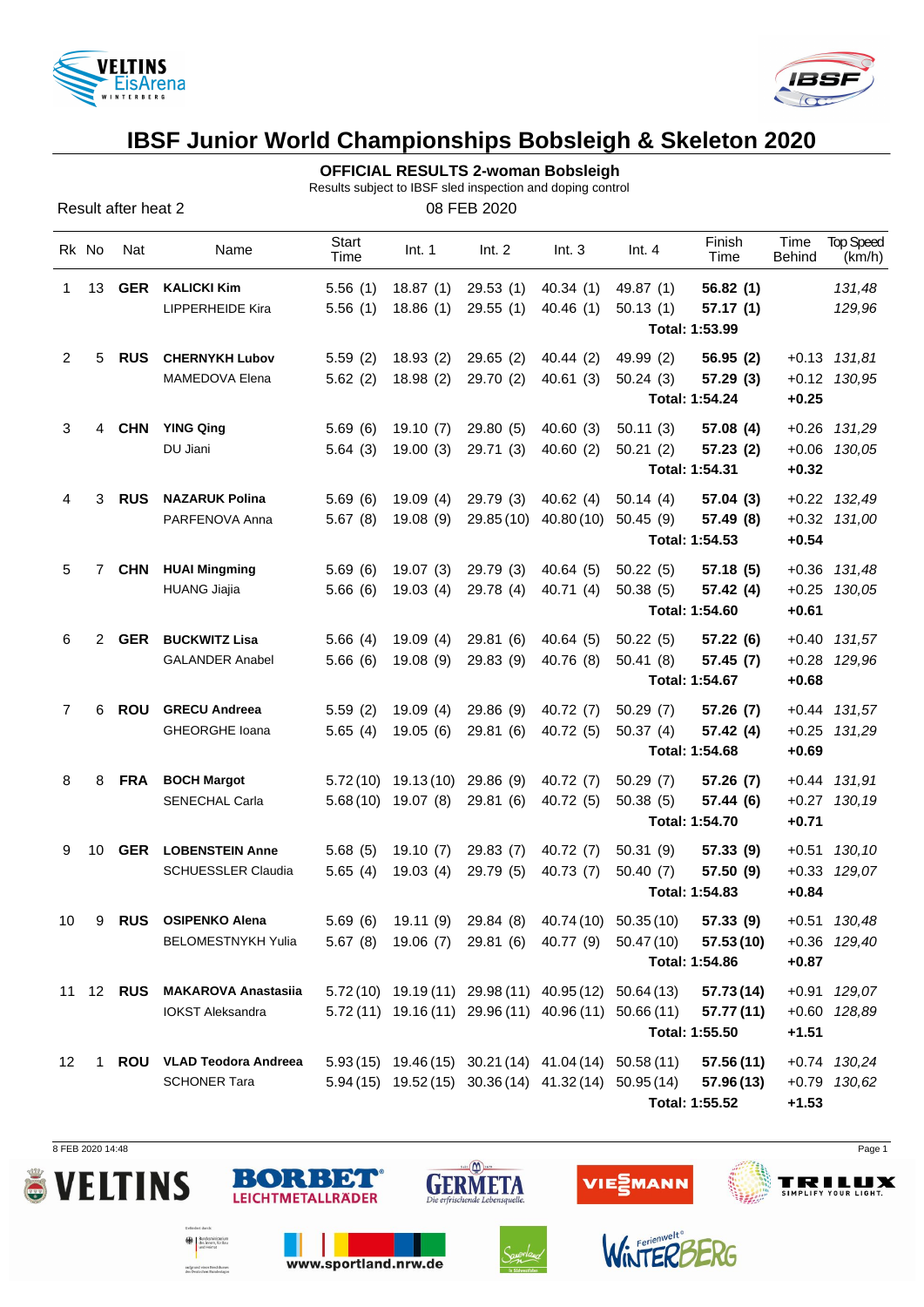



**OFFICIAL RESULTS 2-woman Bobsleigh**

Results subject to IBSF sled inspection and doping control

Result after heat 2 08 FEB 2020

|    | Rk No | Nat        | Name                       | Start<br>Time | Int. 1     | Int. 2                | Int.3                            | Int.4      | Finish<br>Time | Time<br>Behind | <b>Top Speed</b><br>(km/h) |
|----|-------|------------|----------------------------|---------------|------------|-----------------------|----------------------------------|------------|----------------|----------------|----------------------------|
| 13 | -11   | <b>SUI</b> | <b>HASLER Melanie</b>      | 5.72 (10)     | 19.20 (12) | 29.99 (12)            | 40.94 (11)                       | 50.61 (12) | 57.69(13)      |                | +0.87 129,44               |
|    |       |            | NAEF Jasmin                | 5.75(12)      |            | 19.24 (12) 30.04 (12) | 41.00 (12)                       | 50.76 (13) | 57.91 (12)     |                | $+0.74$ 128,11             |
|    |       |            |                            |               |            |                       |                                  |            | Total: 1:55.60 | $+1.61$        |                            |
| 14 | 15    | <b>BEL</b> | <b>HUBRECHT Loes</b>       | 5.84 (13)     | 19.32 (13) |                       | 30.11(13) 41.03(13)              | 50.66 (14) | 57.66 (12)     |                | $+0.84$ 131,62             |
|    |       |            | VAN PETEGEM Kelly          | 5.79(13)      |            |                       | 19.25 (13) 30.05 (13) 41.01 (13) | 50.72 (12) | 58.63(15)      |                | +1.46 127,16               |
|    |       |            |                            |               |            |                       |                                  |            | Total: 1:56.29 | $+2.30$        |                            |
|    | 15 14 | <b>ITA</b> | <b>ANDREUTTI Giada</b>     | 5.88 (14)     |            |                       | 19.44 (14) 30.33 (15) 41.40 (15) | 51.15 (15) | 58.29 (15)     |                | +1.47 128,61               |
|    |       |            | <b>TAINI Silvia</b>        | 5.88(14)      |            |                       | 19.47 (14) 30.40 (15) 41.51 (15) | 51.29 (15) | 58.44 (14)     |                | $+1.27$ 128,43             |
|    |       |            |                            |               |            |                       |                                  |            | Total: 1:56.73 | $+2.74$        |                            |
| 16 | 16    | POL        | <b>SMOLAREK Sylwia</b>     | 6.13(16)      |            |                       | 19.82 (16) 30.75 (16) 41.77 (16) | 51.45 (16) | 59.22(16)      |                | +2.40 127,34               |
|    |       |            | <b>BYCZKOWSKA Aleksand</b> | 6.21(16)      |            |                       | 19.97 (16) 30.93 (16) 41.99 (16) | 51.73 (16) | 58.87 (16)     |                | +1.70 129.58               |
|    |       |            |                            |               |            |                       |                                  |            | Total: 1:58.09 | $+4.10$        |                            |

16 sleds entered 16 sleds ranked 0 sleds disqualified **DNF** Did Not Finish **DSQ** Disqualified **DNS** Did Not Start **DQB** Disqualified for unsportsmanlike behaviour

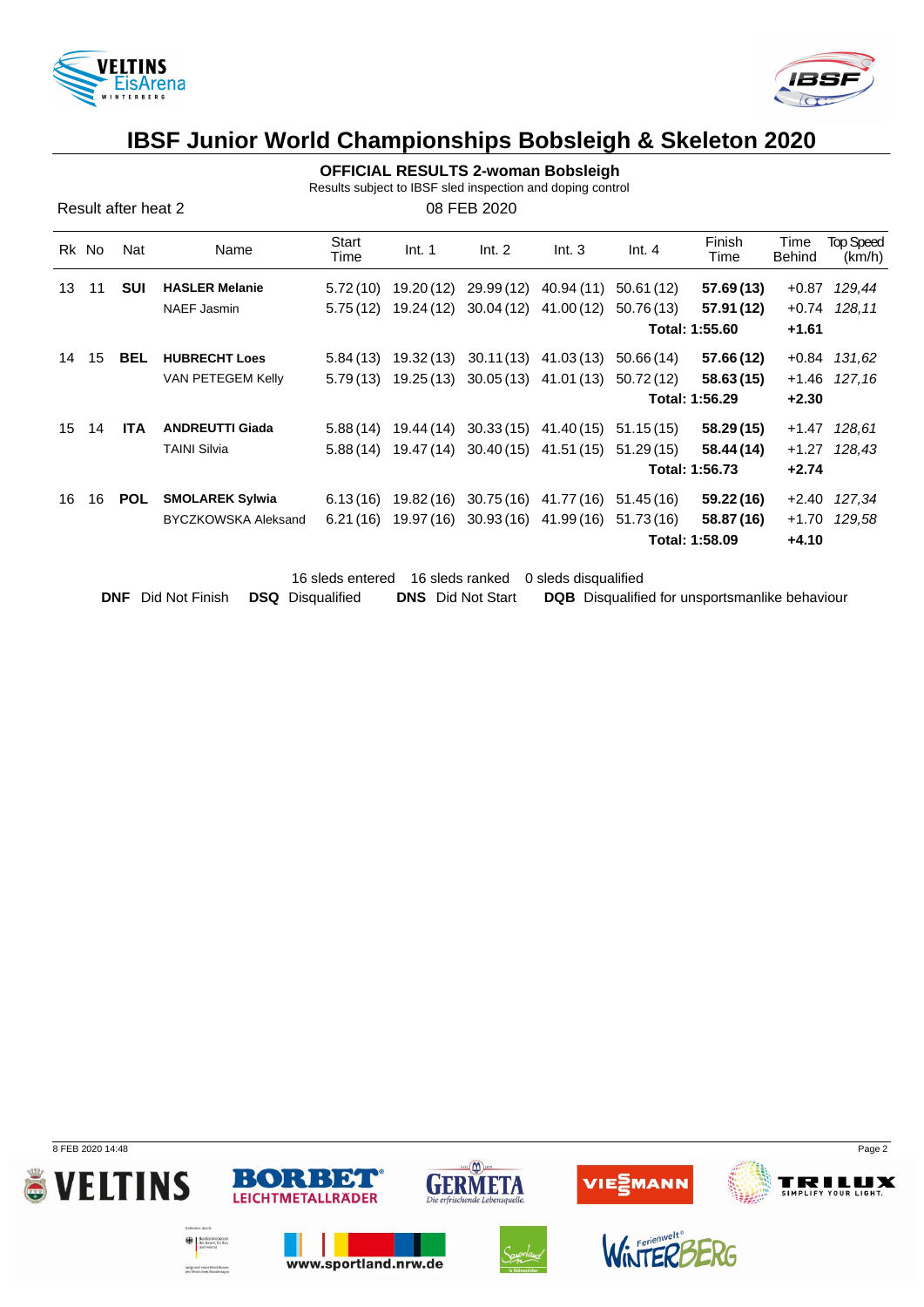



**OFFICIAL RESULTS 4-man Bobsleigh**

Results subject to IBSF sled inspection and doping control

Result after heat 2 09 FEB 2020

|                | Rk No          | Nat        | Name                                                             | Start<br>Time | Int. 1              | Int. 2                              | Int.3                                                 | Int.4      | Finish<br>Time | Time<br><b>Behind</b> | <b>Top Speed</b><br>(km/h) |
|----------------|----------------|------------|------------------------------------------------------------------|---------------|---------------------|-------------------------------------|-------------------------------------------------------|------------|----------------|-----------------------|----------------------------|
| 1              | 5              | <b>RUS</b> | <b>GAITIUKEVICH Rostislav</b>                                    | 5.12(1)       | 18.13(1)            | 28.68(1)                            | 39.46(1)                                              | 48.95(1)   | 55.80(1)       |                       | 132,69                     |
|                |                |            | <b>KAZANTSEV Andrey</b>                                          | 5.14(1)       | 18.20(1)            | 28.73(1)                            | 39.46(1)                                              | 48.92 (3)  | 55.76 (3)      | $+0.09$               | 132,93                     |
|                |                |            | <b>ZHAROVTSEV Vladislav</b>                                      |               |                     |                                     |                                                       |            |                |                       |                            |
|                |                |            | <b>MORDASOV Mikhail</b>                                          |               |                     |                                     |                                                       |            |                |                       |                            |
|                |                |            |                                                                  |               |                     |                                     |                                                       |            | Total: 1:51.56 |                       |                            |
| $\overline{2}$ | 1              | <b>GER</b> | <b>OELSNER Richard</b>                                           | 5.24(11)      | 18.30(8)            | 28.86(6)                            | 39.67 (6)                                             | 49.15(5)   | 55.96 (5)      | $+0.16$               | 133,33                     |
|                |                |            | <b>BOSSE Henrik</b><br><b>STRAUSS Eric</b><br><b>FRYTZ Lukas</b> | 5.24(11)      | 18.30(9)            | 28.81(7)                            | 39.49(3)                                              | 48.90 (2)  | 55.67(1)       |                       | 134,47                     |
|                |                |            |                                                                  |               |                     |                                     |                                                       |            | Total: 1:51.63 | $+0.07$               |                            |
| 3              | 8              | <b>GER</b> | <b>JANNUSCH Jonas</b>                                            | 5.19(5)       | 18.23(5)            | 28.77(4)                            | 39.59(4)                                              | 49.10 (4)  | 55.93(3)       | $+0.13$               | 133,08                     |
|                |                |            | <b>NEUMANN Max</b>                                               | 5.19(5)       | 18.27(7)            | 28.80(6)                            | 39.50(4)                                              | 48.93 (4)  | 55.76 (3)      |                       | $+0.09$ 133,67             |
|                |                |            | <b>GESSENHARDT Tim</b><br><b>HEBER Bastian</b>                   |               |                     |                                     |                                                       |            |                |                       |                            |
|                |                |            |                                                                  |               |                     |                                     |                                                       |            | Total: 1:51.69 | $+0.13$               |                            |
| 4              | $\overline{7}$ | <b>AUT</b> | <b>MAIER Benjamin</b>                                            | 5.18(3)       | 18.20(2)            | 28.75(2)                            | 39.52(2)                                              | 49.01(2)   | 55.88 (2)      | $+0.08$               | 132,35                     |
|                |                |            | <b>WALCH Kilian</b>                                              | 5.21(7)       | 18.28(8)            | 28.84(8)                            | 39.55(7)                                              | 49.01 (6)  | 55.86 (6)      |                       | $+0.19$ $132,69$           |
|                |                |            | <b>MITTERER Sebastian</b>                                        |               |                     |                                     |                                                       |            |                |                       |                            |
|                |                |            | <b>HUBER Kristian</b>                                            |               |                     |                                     |                                                       |            |                |                       |                            |
|                |                |            |                                                                  |               |                     |                                     |                                                       |            | Total: 1:51.74 | $+0.18$               |                            |
| 5              | 10             | <b>RUS</b> | <b>POPOV Dmitriy</b>                                             | 5.20(7)       | 18.22(4)            | 28.76 (3)                           | 39.54(3)                                              | 49.06 (3)  | 55.94 (4)      | $+0.14$               | 132,15                     |
|                |                |            | <b>ZAKHRYAPIN Dmitriy</b><br><b>KOROTKOV Denis</b>               | 5.19(5)       | 18.24(3)            | 28.77(2)                            | 39.52(6)                                              | 49.01 (6)  | 55.90 (8)      |                       | $+0.23$ $132,06$           |
|                |                |            | KOZLOV Nikolay                                                   |               |                     |                                     |                                                       |            |                |                       |                            |
|                |                |            |                                                                  |               |                     |                                     |                                                       |            | Total: 1:51.84 | $+0.28$               |                            |
| 6              | 6              | <b>LAT</b> | <b>BERZINS Ralfs</b>                                             | 5.18(3)       | 18.31(9)            | 28.93(12)                           | 39.76(12)                                             | 49.28 (10) | 56.18(10)      | $+0.38$               | 131,29                     |
|                |                |            | <b>NEMME</b> Edgars                                              | 5.17(2)       | 18.25(5)            | 28.78 (4)                           | 39.46(1)                                              | 48.89 (1)  | 55.68 (2)      | $+0.01$               | 133,63                     |
|                |                |            | <b>SPRINGIS Davis</b><br>PIROGS Edgars                           |               |                     |                                     |                                                       |            |                |                       |                            |
|                |                |            |                                                                  |               |                     |                                     |                                                       |            | Total: 1:51.86 | $+0.30$               |                            |
| 7              | 9              | <b>ITA</b> | <b>BAUMGARTNER Patrick</b>                                       |               |                     | $5.25(13)$ 18.32 $(11)$ 28.90 $(9)$ | 39.71(8)                                              | 49.25 (8)  | 56.10(8)       |                       | +0.30 132,54               |
|                |                |            | <b>VARIOLA Mattia</b>                                            | 5.23(9)       | 18.26 (6) 28.77 (2) |                                     | 39.51(5)                                              | 48.99 (5)  | 55.83(5)       |                       | $+0.16$ 132,93             |
|                |                |            | <b>VERGINER Alex</b>                                             |               |                     |                                     |                                                       |            |                |                       |                            |
|                |                |            | <b>BILOTTI Lorenzo</b>                                           |               |                     |                                     |                                                       |            | Total: 1:51.93 | $+0.37$               |                            |
|                |                |            |                                                                  |               |                     |                                     |                                                       |            |                |                       |                            |
| 8              | 14             |            | <b>GER</b> ILLMANN Maximilian                                    |               |                     |                                     | 5.24 (11) 18.35 (13) 28.94 (13) 39.75 (11) 49.23 (7)  |            | 56.09(7)       |                       | +0.29 132,89               |
|                |                |            | <b>SCHENK Hannes</b><br><b>DAHMS Felix</b>                       |               |                     |                                     | $5.25(12)$ 18.36 (13) 28.89 (12) 39.63 (11) 49.08 (9) |            | 55.89 (7)      |                       | $+0.22$ $133,48$           |
|                |                |            | POLSTER Justin                                                   |               |                     |                                     |                                                       |            |                |                       |                            |
|                |                |            |                                                                  |               |                     |                                     |                                                       |            | Total: 1:51.98 | $+0.42$               |                            |

9 FEB 2020 13:53 Page 1

**Exploration State** 

aufgrund eines Beschlussen<br>des Deutschen Bundestages





www.sportland.nrw.de





WinTERE



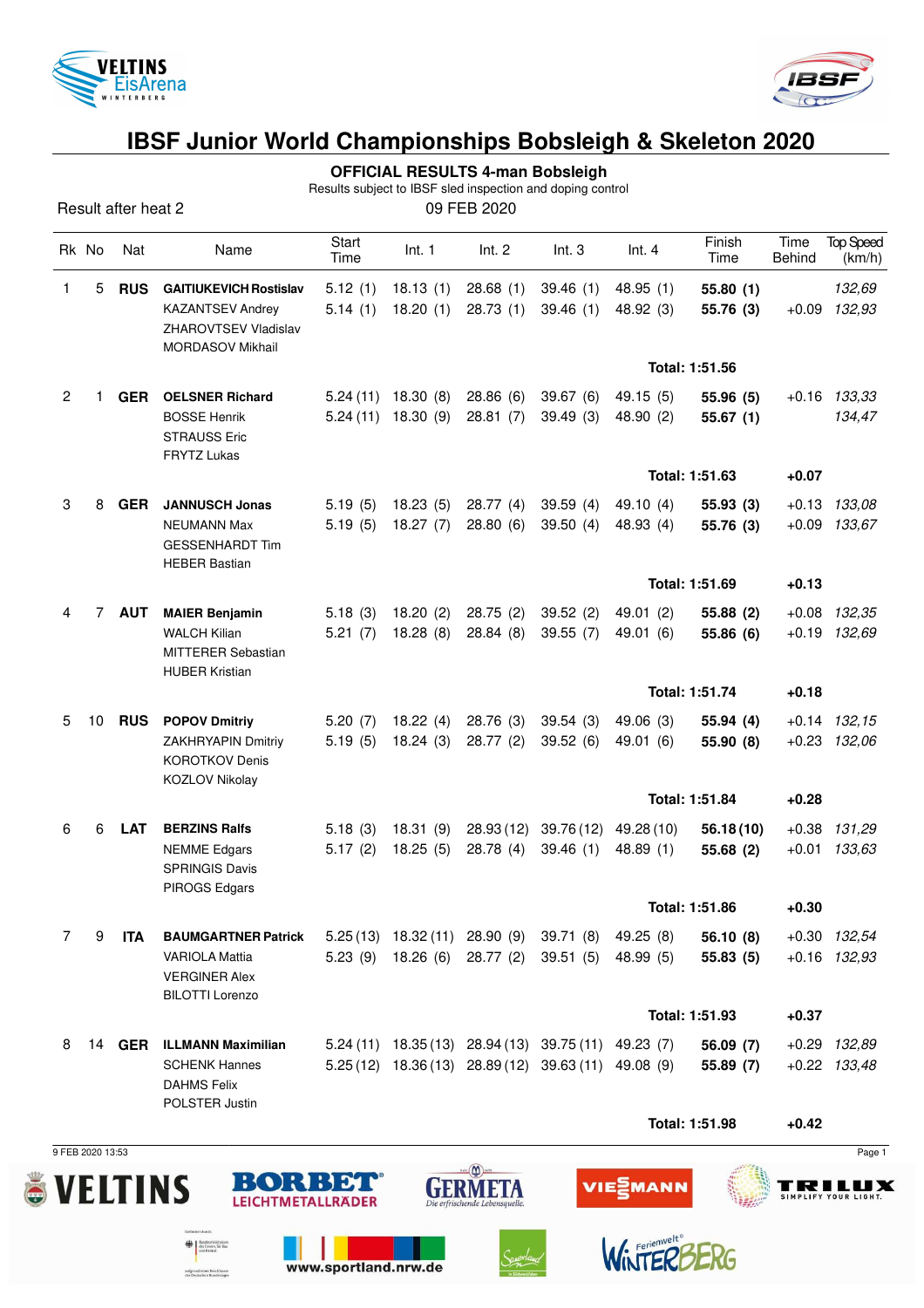



Results subject to IBSF sled inspection and doping control

Result after heat 2 09 FEB 2020

|    | Rk No          | Nat           | Name                                                                                                            | Start<br>Time        | Int. 1                   | Int. 2                            | Int.3                                                                                                          | Int.4                               | Finish<br>Time           | Time<br>Behind     | <b>Top Speed</b><br>(km/h)         |
|----|----------------|---------------|-----------------------------------------------------------------------------------------------------------------|----------------------|--------------------------|-----------------------------------|----------------------------------------------------------------------------------------------------------------|-------------------------------------|--------------------------|--------------------|------------------------------------|
| 9  | 17             | <b>GER</b>    | <b>ZIELASKO Philipp</b><br><b>LUETHCKE Frederick</b><br>PIETZA Max<br>KOSSMANN Joshua                           | 5.15(2)<br>5.17(2)   | 18.21(3)<br>18.23(2)     | 28.78 (5)<br>28.79(5)             | 39.61(5)<br>39.57(8)                                                                                           | 49.17 (6)<br>49.10 (11)             | 56.08 (6)<br>56.00 (11)  |                    | $+0.28$ 131,43<br>$+0.33$ $131,91$ |
|    |                |               |                                                                                                                 |                      |                          |                                   |                                                                                                                |                                     | Total: 1:52.08           | $+0.52$            |                                    |
| 9  | 15             | <b>CHN</b>    | <b>JIN Jian</b><br><b>WU Qingze</b><br><b>WU Zhitao</b><br><b>CHEN Tianhong</b>                                 | 5.22(9)<br>5.22(8)   | 18.33 (12)               | 28.90(9)<br>18.32 (10) 28.88 (10) | 39.72(9)<br>39.61(9)                                                                                           | 49.25 (8)<br>49.08 (9)              | 56.17 (9)<br>55.91 (9)   |                    | $+0.37$ 131,48<br>$+0.24$ 132,74   |
|    |                |               |                                                                                                                 |                      |                          |                                   |                                                                                                                |                                     | Total: 1:52.08           | $+0.52$            |                                    |
| 11 | 18             | <b>CHN</b>    | <b>SUN Kaizhi</b><br>SHI Hao<br><b>ZHEN Heng</b><br>YE Jielong                                                  | 5.26(15)<br>5.25(12) | 18.42 (16)<br>18.34 (12) | 29.05 (16)<br>28.88(10)           | 39.88(15)<br>39.61(9)                                                                                          | 49.44 (14)<br>49.07 (8)             | 56.38 (14)<br>55.96 (10) | $+0.58$<br>$+0.29$ | 130,95<br>132,30                   |
|    |                |               |                                                                                                                 |                      |                          |                                   |                                                                                                                |                                     | Total: 1:52.34           | $+0.78$            |                                    |
| 12 |                | 12 <b>ROU</b> | <b>TENTEA Mihai Cristian</b><br>DAROCZI Ciprian Nicolae<br><b>RADU Cristian</b><br><b>DOBRE Raul Constantin</b> | 5.22(9)<br>5.26(14)  | 18.31(9)<br>18.37(14)    | 28.89(8)<br>28.93(13)             | 39.74 (10)                                                                                                     | 49.30 (11)<br>39.72 (13) 49.21 (12) | 56.26(11)<br>56.12(12)   | $+0.46$            | 130,95<br>$+0.45$ 131,91           |
|    |                |               |                                                                                                                 |                      |                          |                                   |                                                                                                                |                                     | Total: 1:52.38           | $+0.82$            |                                    |
| 13 | 16             | <b>SUI</b>    | <b>FOLLADOR Cedric</b><br>SCHLAEPFER Dominik<br>VOGEL Joachim<br><b>TANNER Marco</b>                            | 5.25(13)<br>5.23(9)  | 18.39(14)<br>18.32 (10)  | 29.01 (14)<br>28.96(14)           | 39.85 (14)<br>39.77 (14)                                                                                       | 49.41 (13)<br>49.28 (14)            | 56.34 (12)<br>56.15 (13) | $+0.54$            | 131,09<br>$+0.48$ 132,11           |
|    |                |               |                                                                                                                 |                      |                          |                                   |                                                                                                                |                                     | Total: 1:52.49           | $+0.93$            |                                    |
| 14 | 13             | <b>GER</b>    | <b>HANNIGHOFER Hans Peter</b><br><b>BRUCKERT</b> Erec Maximilian<br>ROEDER Christian<br><b>HENSEL Paul</b>      | 5.20(7)<br>5.18(4)   | 18.29(7)<br>18.24(3)     | 28.92(11)<br>28.85(9)             | 39.68 (12)                                                                                                     | 39.84 (13) 49.44 (14)<br>49.22 (13) | 56.35(13)<br>56.17(14)   |                    | $+0.55$ 131,43<br>$+0.50$ 131,77   |
|    |                |               |                                                                                                                 |                      |                          |                                   |                                                                                                                |                                     | Total: 1:52.52           | $+0.96$            |                                    |
| 15 | 3              | <b>RUS</b>    | <b>BREDIKHIN Aleksandr</b><br><b>ZHESTIANKIN Maksim</b><br><b>MAZUROK Nikita</b><br><b>ISAKOV Aleksei</b>       |                      |                          |                                   | 5.28 (16) 18.39 (14) 29.02 (15) 39.91 (16) 49.52 (16)<br>5.32 (16) 18.48 (16) 29.06 (15) 39.81 (15) 49.36 (15) |                                     | 56.49 (15)<br>56.28(15)  |                    | $+0.69$ 130,90<br>$+0.61$ 131,72   |
|    |                |               |                                                                                                                 |                      |                          |                                   |                                                                                                                |                                     | Total: 1:52.77           | $+1.21$            |                                    |
| 16 | $\overline{2}$ | <b>RUS</b>    | <b>VOLOSKOV Grigorii</b>                                                                                        |                      |                          |                                   | 5.28 (16) 18.44 (17) 29.09 (17) 39.97 (17) 49.57 (17)                                                          |                                     | 56.51 (16)               |                    | $+0.71$ 130,62                     |
|    |                |               | <b>BANKOV Maksim</b><br><b>BAKLANOV Sergey</b><br>GRYAZNOV Egor                                                 |                      |                          | $5.32(16)$ 18.51(17) 29.14(17)    |                                                                                                                | 40.01 (17) 49.57 (17)               | 56.51 (17)               |                    | $+0.84$ 131,77                     |
|    |                |               |                                                                                                                 |                      |                          |                                   |                                                                                                                |                                     | Total: 1:53.02           | $+1.46$            |                                    |

9 FEB 2020 13:53 Page 2



 $\bigoplus_{\text{def} \text{ Inorm } t} \left\{\begin{array}{l}\text{Subsemins} \\ \text{des Inorm, f} \\ \text{and Heirut}\end{array}\right.$ 

sulgrund eines Beschlussen<br>des Deutschen Bundestages



www.sportland.nrw.de



WinTER

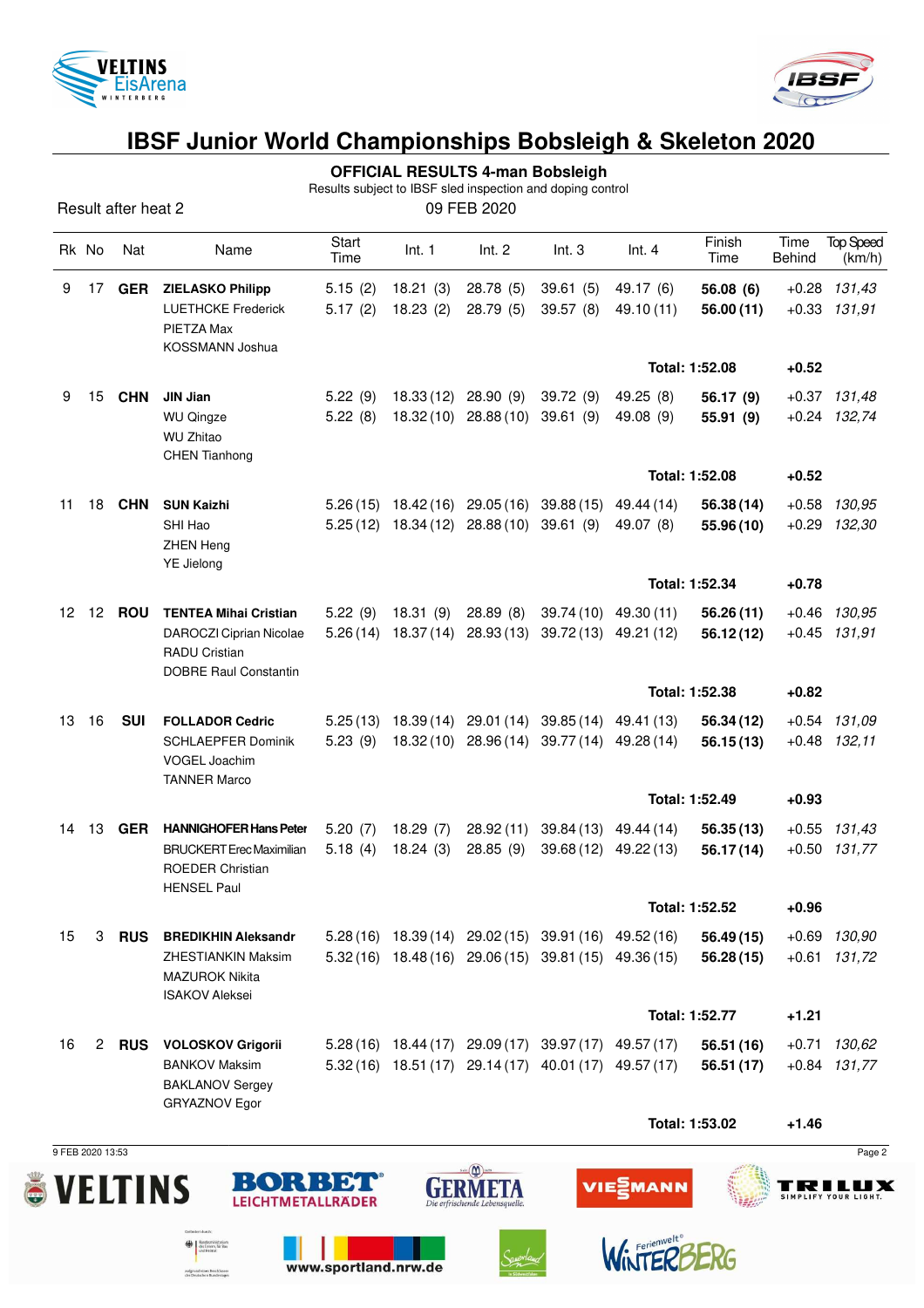



|  | <b>OFFICIAL RESULTS 4-man Bobsleigh</b> |  |
|--|-----------------------------------------|--|
|--|-----------------------------------------|--|

Results subject to IBSF sled inspection and doping control

Result after heat 2 09 FEB 2020

|    | Rk No | Nat        | Name                     | Start<br>Time | Int. 1     | Int. 2                | Int.3      | Int.4      | Finish<br>Time    | Time<br>Behind | <b>Top Speed</b><br>(km/h) |
|----|-------|------------|--------------------------|---------------|------------|-----------------------|------------|------------|-------------------|----------------|----------------------------|
| 16 | 11    | <b>SUI</b> | <b>ROHNER Timo</b>       | 5.32(18)      | 18.51 (18) | 29.18 (18)            | 40.12 (18) | 49.72 (18) | 56.65(17)         | $+0.85$        | 131,57                     |
|    |       |            | <b>MOSER Pascal</b>      | 5.31(15)      |            | 18.47 (15) 29.10 (16) | 39.92 (16) | 49.48 (16) | 56.37 (16)        | $+0.70$        | 132.40                     |
|    |       |            | <b>MARIANI Nicola</b>    |               |            |                       |            |            |                   |                |                            |
|    |       |            | <b>HUFSCHMID Dominik</b> |               |            |                       |            |            |                   |                |                            |
|    |       |            |                          |               |            |                       |            |            | Total: 1:53.02    | $+1.46$        |                            |
|    | 4     | <b>SUI</b> | <b>VOGT Michael</b>      | 5.19(5)       | 18.25(6)   | 28.86(6)              | 39.70(7)   | 49.30 (11) | 56.87 (18)        | $+1.07$        | 128,80                     |
|    |       |            | <b>WEBER Silvio</b>      |               |            |                       |            |            | <b>DNS</b>        |                |                            |
|    |       |            | <b>BIERI Cyril</b>       |               |            |                       |            |            |                   |                |                            |
|    |       |            | <b>MICHEL Sandro</b>     |               |            |                       |            |            |                   |                |                            |
|    |       |            |                          |               |            |                       |            |            | <b>Total: DNS</b> |                |                            |
|    |       |            |                          |               |            |                       |            |            |                   |                |                            |
|    |       |            |                          |               |            |                       |            |            |                   |                |                            |

|  |                                                   |                          | 18 sleds entered 17 sleds ranked 0 sleds disqualified |  |
|--|---------------------------------------------------|--------------------------|-------------------------------------------------------|--|
|  | <b>DNF</b> Did Not Finish <b>DSQ</b> Disqualified | <b>DNS</b> Did Not Start | <b>DQB</b> Disqualified for unsportsmanlike behaviour |  |

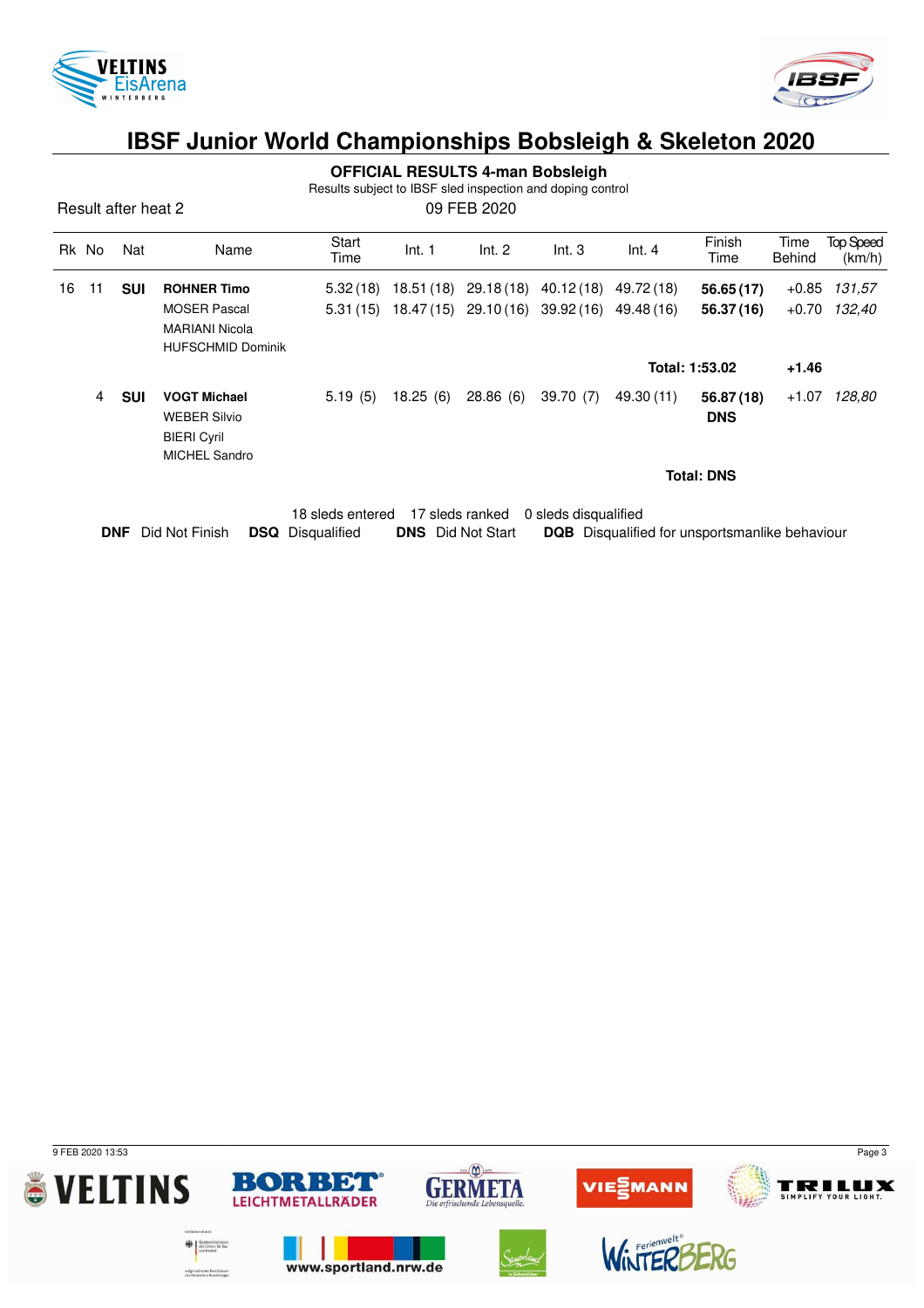



**OFFICIAL RESULTS U23 - 2-man Bobsleigh**

Results subject to IBSF sled inspection and doping control

Result after heat 2 08 FEB 2020

| Rk No |    | Nat        | Name                                                   | Start<br>Time | Int. 1   | Int. 2   | Int.3    | Int.4                     | Finish<br>Time      | Time<br><b>Behind</b> | <b>Top Speed</b><br>(km/h) |  |
|-------|----|------------|--------------------------------------------------------|---------------|----------|----------|----------|---------------------------|---------------------|-----------------------|----------------------------|--|
| 1.    | 6  | <b>ROU</b> | <b>TENTEA Mihai Cristian</b>                           | 5.31(3)       | 18.40(3) | 28.93(3) | 39.64(2) | 49.08(1)                  | 55.94(1)            |                       | 133,82                     |  |
|       |    |            | DAROCZI Ciprian Nicolae                                | 5.28(2)       | 18.35(1) | 28.90(1) | 39.66(1) | 49.19(1)                  | 56.14(1)            |                       | 132,59                     |  |
|       |    |            |                                                        |               |          |          |          | Total: 1:52.08            |                     |                       |                            |  |
| 2     | 14 | <b>GER</b> | <b>HANNIGHOFER Hans Peter</b>                          | 5.25(2)       | 18.35(2) | 28.91(2) | 39.69(3) | 49.24 (2)                 | 56.17(2)            | $+0.23$               | 130,90                     |  |
|       |    |            | <b>BRUCKERT</b> Erec Maximilian                        | 5.25(1)       | 18.36(2) | 28.95(2) | 39.74(2) | 49.34 (2)                 | 56.36(3)            | $+0.22$               | 129.68                     |  |
|       |    |            |                                                        |               |          |          |          |                           | Total: 1:52.53      | $+0.45$               |                            |  |
| 3     | 23 | <b>CHN</b> | <b>SUN Kaizhi</b>                                      | 5.31(3)       | 18.48(4) | 29.08(4) | 39.85(4) | 49.37 (3)                 | 56.35(3)            | $+0.41$               | 130,67                     |  |
|       |    |            | <b>ZHEN Heng</b>                                       | 5.36(3)       | 18.55(3) | 29.14(3) | 39.87(3) | 49.39 (3)                 | 56.32 (2)           | $+0.18$               | 131,86                     |  |
|       |    |            |                                                        |               |          |          |          | Total: 1:52.67<br>$+0.59$ |                     |                       |                            |  |
| 4     | 16 | <b>SUI</b> | <b>ROHNER Timo</b><br><b>HUFSCHMID Dominik</b>         | 5.37(5)       | 18.54(5) | 29.15(5) | 39.96(5) | 49.51 (5)                 | 56.43 (4)           | $+0.49$               | 131.96                     |  |
|       |    |            |                                                        |               |          |          |          |                           | <b>Total: 56.43</b> |                       |                            |  |
| 5     | 26 | <b>RUS</b> | <b>VOLOSKOV Grigorii</b><br><b>ANDRIYANOV Andrey</b>   | 5.55(6)       | 18.87(6) | 29.53(6) | 40.35(6) | 49.92 (6)                 | 56.89(5)            | $+0.95$               | 131.05                     |  |
|       |    |            |                                                        |               |          |          |          | <b>Total: 56.89</b>       |                     |                       |                            |  |
| 6     | 27 | <b>SVK</b> | <b>TABORSKY Pavol</b><br><b>TREBICHAVSKY Jan Marek</b> | 5.56(7)       | 18.89(7) | 29.63(7) | 40.55(7) | 50.23(7)                  | 57.36 (6)           |                       | +1.42 129,07               |  |
|       |    |            |                                                        |               |          |          |          | <b>Total: 57.36</b>       |                     |                       |                            |  |
| 7     | 15 | <b>LAT</b> | <b>KAUFMANIS Davis</b><br><b>KLEINBERGS Ivo Dans</b>   | 5.19(1)       | 18.25(1) | 28.77(1) | 39.47(1) | 49.47 (4)                 | 57.81(7)            | $+1.87$               | 111,83                     |  |
|       |    |            |                                                        |               |          |          |          |                           | <b>Total: 57.81</b> |                       |                            |  |

7 sleds entered 7 sleds ranked 0 sleds disqualified

**DNF** Did Not Finish **DSQ** Disqualified **DNS** Did Not Start **DQB** Disqualified for unsportsmanlike behaviour

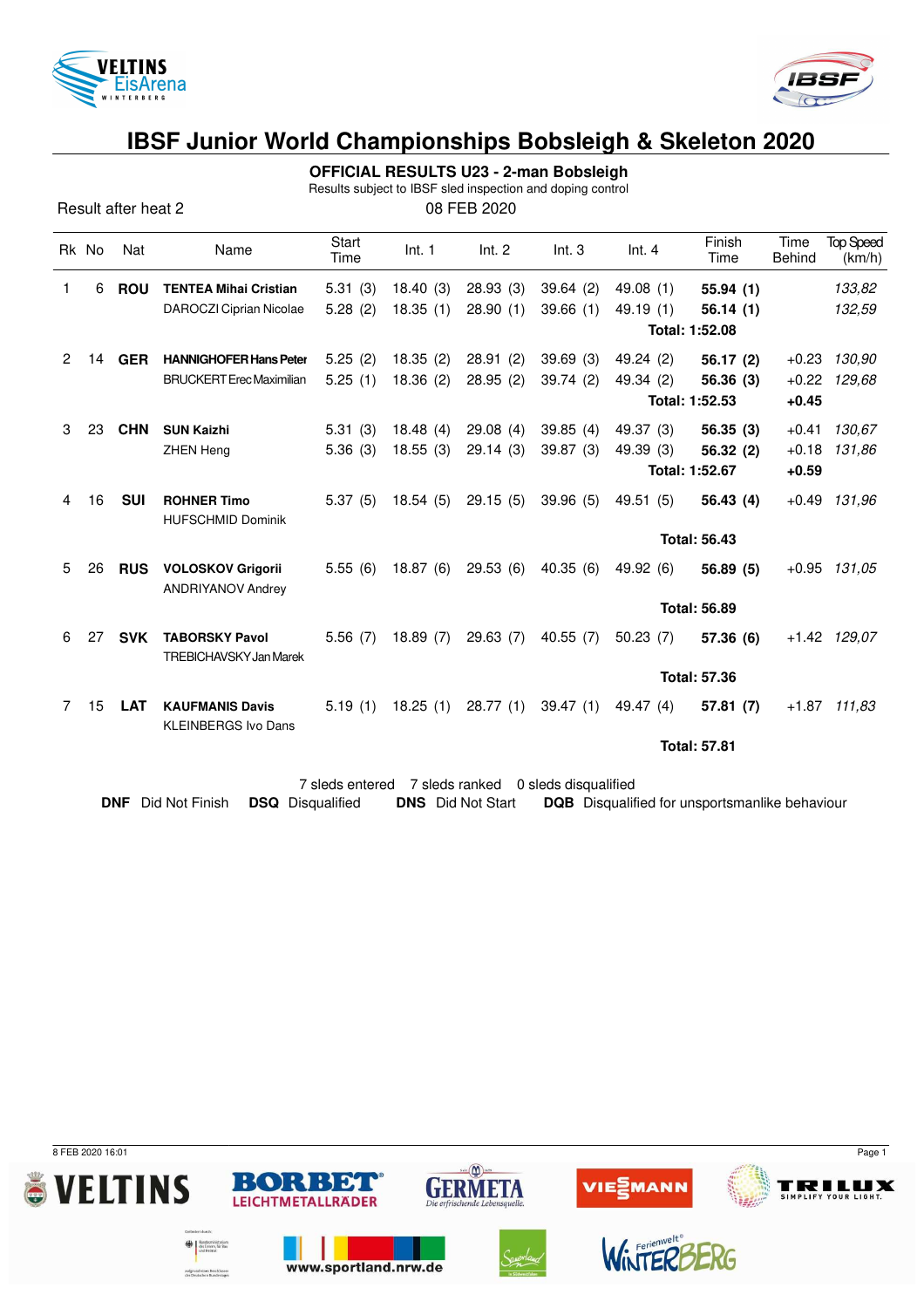



**OFFICIAL RESULTS U23 - 2-woman Bobsleigh**

Results subject to IBSF sled inspection and doping control

Result after heat 2 08 FEB 2020

|   | Rk No | Nat        | Name                        | Start<br>Time | Int. 1   | Int. 2    | Int.3       | Int.4          | Finish<br>Time | Time<br><b>Behind</b> | <b>Top Speed</b><br>(km/h) |  |
|---|-------|------------|-----------------------------|---------------|----------|-----------|-------------|----------------|----------------|-----------------------|----------------------------|--|
| 1 | 13    | <b>GER</b> | <b>KALICKI Kim</b>          | 5.56(1)       | 18.87(1) | 29.53(1)  | 40.34(1)    | 49.87 (1)      | 56.82(1)       |                       | 131,48                     |  |
|   |       |            | <b>LIPPERHEIDE Kira</b>     | 5.56(1)       | 18.86(1) | 29.55(1)  | 40.46 (1)   | 50.13(1)       | 57.17(1)       |                       | 129,96                     |  |
|   |       |            |                             |               |          |           |             | Total: 1:53.99 |                |                       |                            |  |
| 2 | 4     | <b>CHN</b> | <b>YING Qing</b>            | 5.69(2)       | 19.10(2) | 29.80(2)  | 40.60(2)    | 50.11(2)       | 57.08 (2)      | $+0.26$               | 131,29                     |  |
|   |       |            | DU Jiani                    | 5.64(2)       | 19.00(2) | 29.71 (2) | 40.60 $(2)$ | 50.21(2)       | 57.23 (2)      | $+0.06$               | 130.05                     |  |
|   |       |            |                             |               |          |           |             | Total: 1:54.31 | $+0.32$        |                       |                            |  |
| 3 | 12    | <b>RUS</b> | <b>MAKAROVA Anastasija</b>  | 5.72(3)       | 19.19(3) | 29.98(3)  | 40.95(4)    | 50.64(5)       | 57.73 (5)      | $+0.91$               | 129.07                     |  |
|   |       |            | <b>IOKST Aleksandra</b>     | 5.72(3)       | 19.16(3) | 29.96(3)  | 40.96 (3)   | 50.66(3)       | 57.77 (3)      | $+0.60$               | 128,89                     |  |
|   |       |            |                             |               |          |           |             | Total: 1:55.50 | $+1.51$        |                       |                            |  |
| 4 |       | <b>ROU</b> | <b>VLAD Teodora Andreea</b> | 5.93(5)       | 19.46(5) | 30.21(5)  | 41.04(5)    | 50.58(3)       | 57.56 (3)      | $+0.74$               | 130.24                     |  |
|   |       |            | <b>SCHONER Tara</b>         | 5.94(5)       | 19.52(5) | 30.36(5)  | 41.32 (5)   | 50.95(5)       | 57.96 (5)      | $+0.79$               | 130.62                     |  |
|   |       |            |                             |               |          |           |             | Total: 1:55.52 | $+1.53$        |                       |                            |  |
| 5 | 11    | <b>SUI</b> | <b>HASLER Melanie</b>       | 5.72(3)       | 19.20(4) | 29.99(4)  | 40.94(3)    | 50.61(4)       | 57.69(4)       | $+0.87$               | 129,44                     |  |
|   |       |            | <b>NAEF Jasmin</b>          | 5.75(4)       | 19.24(4) | 30.04(4)  | 41.00 $(4)$ | 50.76(4)       | 57.91 (4)      | $+0.74$               | 128.11                     |  |
|   |       |            |                             |               |          |           |             | Total: 1:55.60 | $+1.61$        |                       |                            |  |
| 6 | 16    | <b>POL</b> | <b>SMOLAREK Sylwia</b>      | 6.13(6)       | 19.82(6) | 30.75(6)  | 41.77 (6)   | 51.45(6)       | 59.22(6)       | $+2.40$               | 127,34                     |  |
|   |       |            | <b>BYCZKOWSKAAleksandra</b> | 6.21(6)       | 19.97(6) | 30.93(6)  | 41.99 (6)   | 51.73(6)       | 58.87 (6)      | $+1.70$               | 129.58                     |  |
|   |       |            |                             |               |          |           |             |                | Total: 1:58.09 | $+4.10$               |                            |  |
|   |       |            |                             |               |          |           |             |                |                |                       |                            |  |

6 sleds entered 6 sleds ranked 0 sleds disqualified **DNF** Did Not Finish **DSQ** Disqualified **DNS** Did Not Start **DQB** Disqualified for unsportsmanlike behaviour